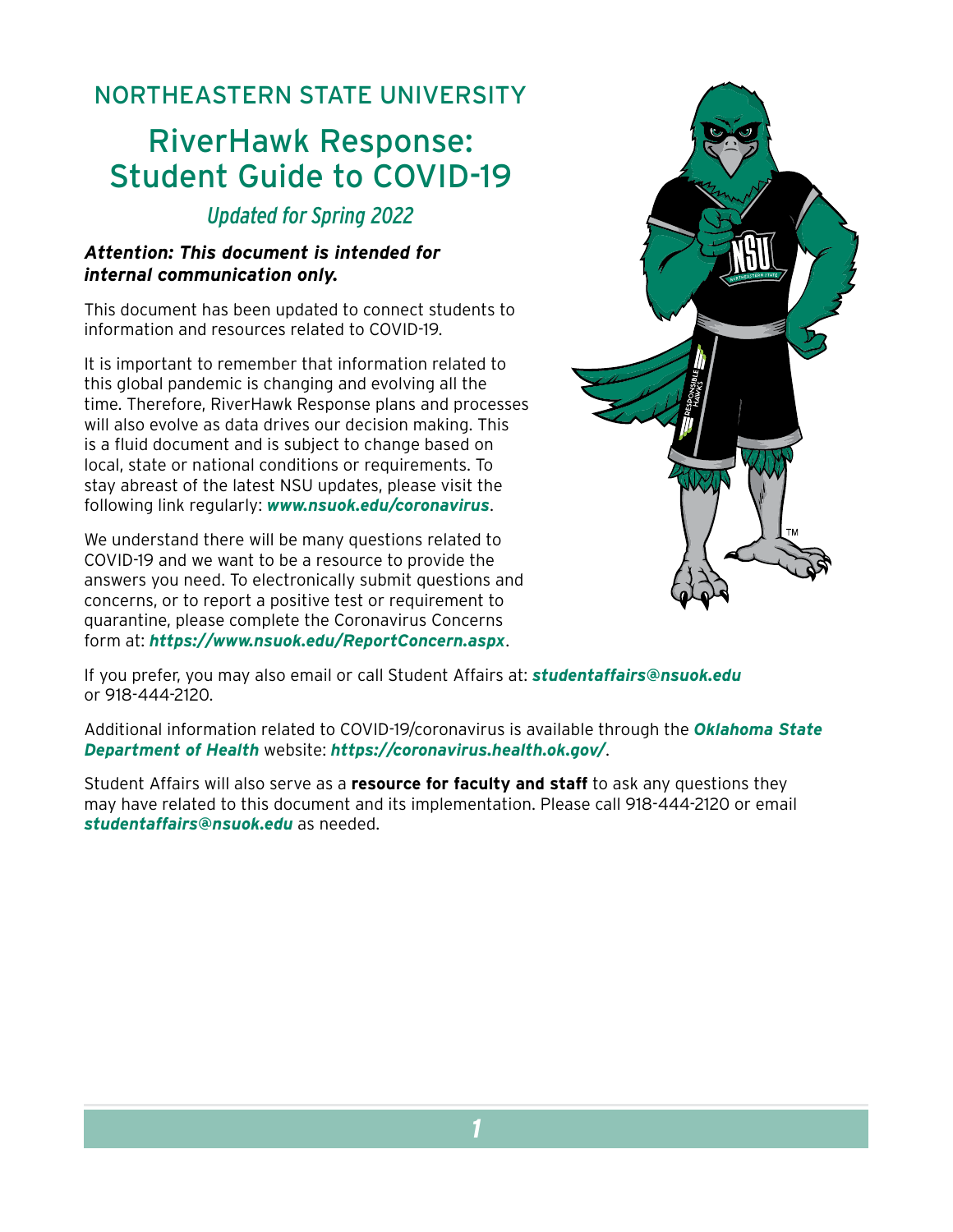## **Table of Contents**

| <b>What Students Should Do</b>                                                                              | 3  |
|-------------------------------------------------------------------------------------------------------------|----|
| <b>General Guidelines</b>                                                                                   | 3  |
| COVID-19/Coronavirus Testing Options                                                                        | 4  |
| If You Test Positive                                                                                        | 4  |
| If You Need to Quarantine                                                                                   | 4  |
| If You Also Work on Campus                                                                                  | 5  |
| <b>Health Department Support</b>                                                                            | 5  |
| Vaccinations                                                                                                | 5  |
| University Housing                                                                                          | 6  |
| <b>NSU Coronavirus Updates</b>                                                                              | 6  |
| <b>Information Sharing &amp; Privacy</b>                                                                    | 7  |
| What happens to my health information (positive COVID-19/Coronavirus test result) when I share it with NSU? | 7  |
| Notifications to Faculty                                                                                    | 8  |
| Quarantine                                                                                                  | 8  |
| <b>Contact Tracing vs. Notification</b>                                                                     | 8  |
| <b>Frequently Asked Questions:</b>                                                                          | 9  |
| Are vaccines required in order to attend NSU?                                                               | 9  |
| Do I need to report a quarantine requirement or positive test?                                              | 9  |
| If I have been vaccinated, do I still need to quarantine?                                                   | 9  |
| Do I need to tell my faculty if I am sick or need to quarantine?                                            | 9  |
| Can I get a low or failing grade, even if I have been sick or needed<br>to quarantine?                      | 9  |
| Does Student Affairs "release" or "clear" students to return to class after quarantine or a positive test?  | 10 |
| Who should I contact if I have further questions?                                                           | 10 |
| <b>Definitions</b>                                                                                          | 10 |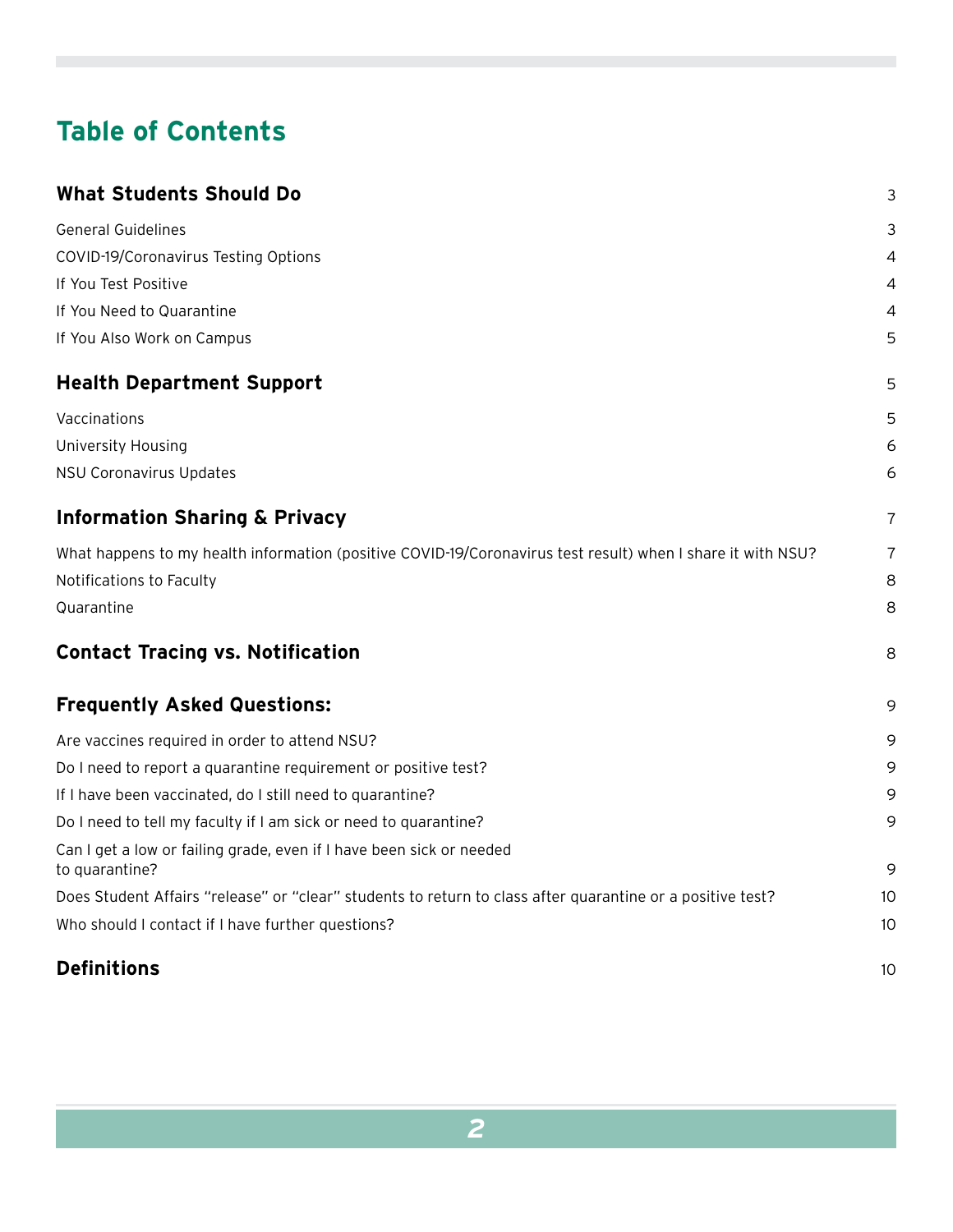## <span id="page-2-0"></span>What Students Should Do

### **General Guidelines**

- **•** Each day, students should perform a CDC symptoms of coronavirus self-checker to make sure they are safe to attend classes and visit campus. A *[symptom checklist](https://www.cdc.gov/coronavirus/2019-ncov/symptoms-testing/symptoms.html)* can be found here: *<https://www.cdc.gov/coronavirus/2019-ncov/symptoms-testing/symptoms.html>*.
- **•** It is important for you to notify the institution immediately if you test positive for COVID-19. Students may report their positive test through the Report a Concern Link: *<https://www.nsuok.edu/ReportConcern.aspx>*. If you have difficulties accessing or completing the form, or if you have any questions, please contact Student Affairs at 918-444-2120.

Please remember, reporting a positive COVID-19 test is a 3 step process:

- 1. Complete a report at the Report a Concern link.
- 2. Upload documentation of your test results (you may upload a picture of your test results).
- 3. Complete the Release of Information form that will be emailed to you after you submit a report.
- **•** If you are sick, stay home. Please contact your faculty as soon as possible to discuss missed work and/or alternate classroom arrangements.
- **•** If you will miss class for an extended period of time due to COVID-19 illness or quarantine, please contact your instructors to discuss missed work and submit a report through the following link: *<https://www.nsuok.edu/ReportConcern.aspx>*.
- **•** If you would like to discuss accommodations related to a high-risk condition, disability or coronavirus/other illness, please contact the Educational Access/Student Disability Services office:

Tahlequah: *[sdstah@nsuok.edu](mailto:sdstah%40nsuok.edu?subject=)*; 918-444-2042

Broken Arrow/Muskogee: *[sdsba@nsuok.edu](mailto:sdsba%40nsuok.edu?subject=)*; 918-449-6139

- **•** Always remember to protect yourselves and others by following CDC coronavirus prevention guidelines: *<https://www.cdc.gov/coronavirus/2019-ncov/prevent-getting-sick/prevention.html>*.
- **•** Follow the guidance provided by your healthcare provider once you receive your test results.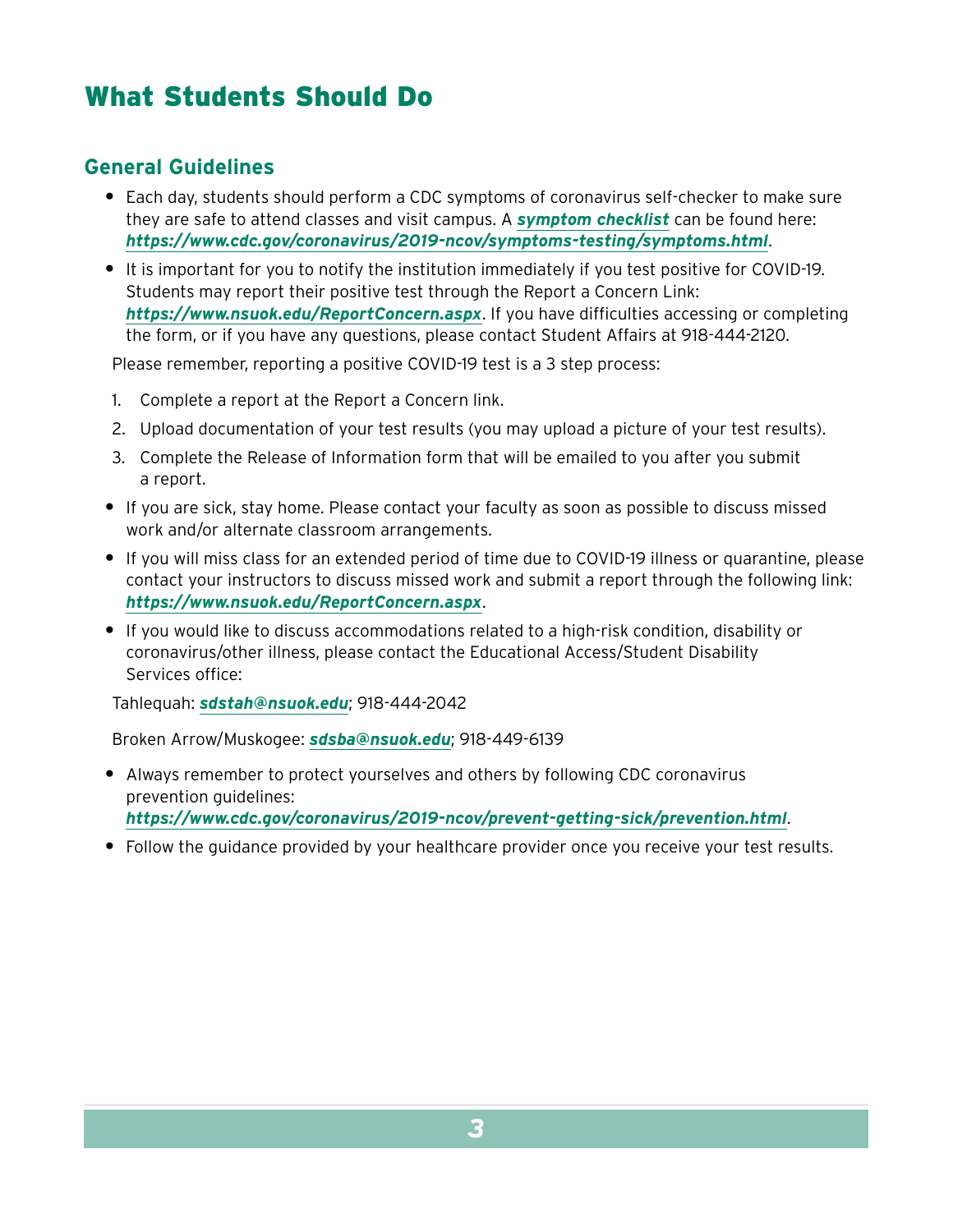## <span id="page-3-0"></span>**COVID-19/Coronavirus Testing Options**

Coronavirus testing may be obtained free of charge at any county health department. *[www.coronavirus.health.ok.gov/testing-sites](http://www.coronavirus.health.ok.gov/testing-sites)*

Cherokee County Health Department: 918-456-8826

Muskogee County Health Department: 918-683-0321

Wagoner County Health Department: 918-485-3022

Tulsa County Health Department: 918-582-9355 *[www.tulsa-health.org](http://www.tulsa-health.org)*

Tests are also available free of charge at any Cherokee Nation tribal clinic. WW. Hastings: 918-458-3100

Arkansas Verdigris Valley Health Centers in Muskogee, Porter, and Coweta (tests are free): Coweta Clinic 918-486-5564.

NEO Health at NSU Tahlequah 918-444-2126. All student office-visit copays will be paid by NSU. Free rapid tests now available.

NEO Health in Muskogee 918-683-0470. All office-visit copays will be paid by NSU. Free rapid tests now available.

#### **If You Test Positive**

**•** You must provide documentation of your positive test in order for NSU to initiate notifications. Students should report their positive COVID-19/coronavirus test results and upload documentation through the Report Concern link: *https://www.nsuok.edu/ReportConcern.aspx*

Remember, you must also complete the Release of Information form that will be emailed to you after you submit a report.

- **•** You may be contacted by the State Health Department following a positive test. They will provide you with additional information, support resources and instructions.
- **•** If you are a resident of University Housing, and have questions about your housing situation, you may contact housing at 918-444-4700.

#### **If You Need to Quarantine**

**•** Those who are required to quarantine should notify Student Affairs by utilizing our online form, *<https://www.nsuok.edu/ReportConcern.aspx>*.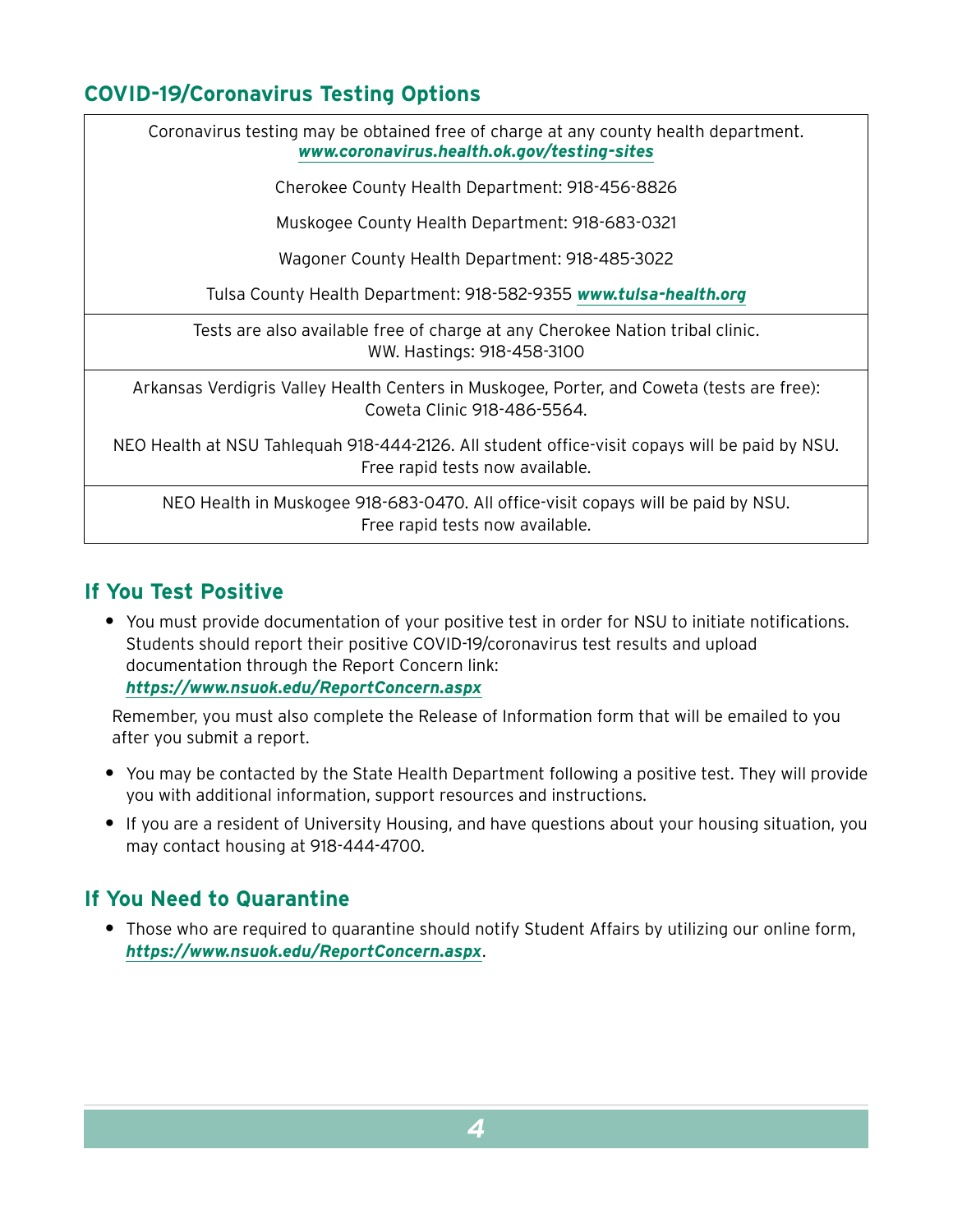<span id="page-4-0"></span>**•** If you are required to quarantine, contact your faculty as soon as possible to make arrangements related to missed work.

More information about Isolation & Quarantine is available here: *<https://www.cdc.gov/media/releases/2021/s1227-isolation-quarantine-guidance.html>*

### **If You Also Work on Campus**

**•** Notify your supervisor.

## Health Department Support

- **•** Oklahoma county health departments will provide testing and information related to COVID-19, contact tracing, quarantine, and isolation.
- **•** If you test positive for COVID-19, the health department may contact you to ask a series of questions about your health, begin contact tracing, and give you instructions and resources for the isolation/quarantine period.
- **•** The contagious period begins 2 days before symptoms begin; therefore, individuals who test positive may be asked to provide a list of individuals they have been in contact with from the beginning of their contagious period until the time they began isolation. Contact is typically defined as being within 6 feet of a person for more than 15 minutes during the contagious period.
- **•** The health department will follow up with you to monitor your symptoms and provide guidance and support as needed.

#### **Vaccinations**

Vaccinations are highly encouraged and readily available. Retail pharmacies such as Walgreens and Wal-Mart typcially have vaccines available, or you may schedule an appointment through the Oklahoma State Department of Health: *<https://vaccinate.oklahoma.gov/en-US/>*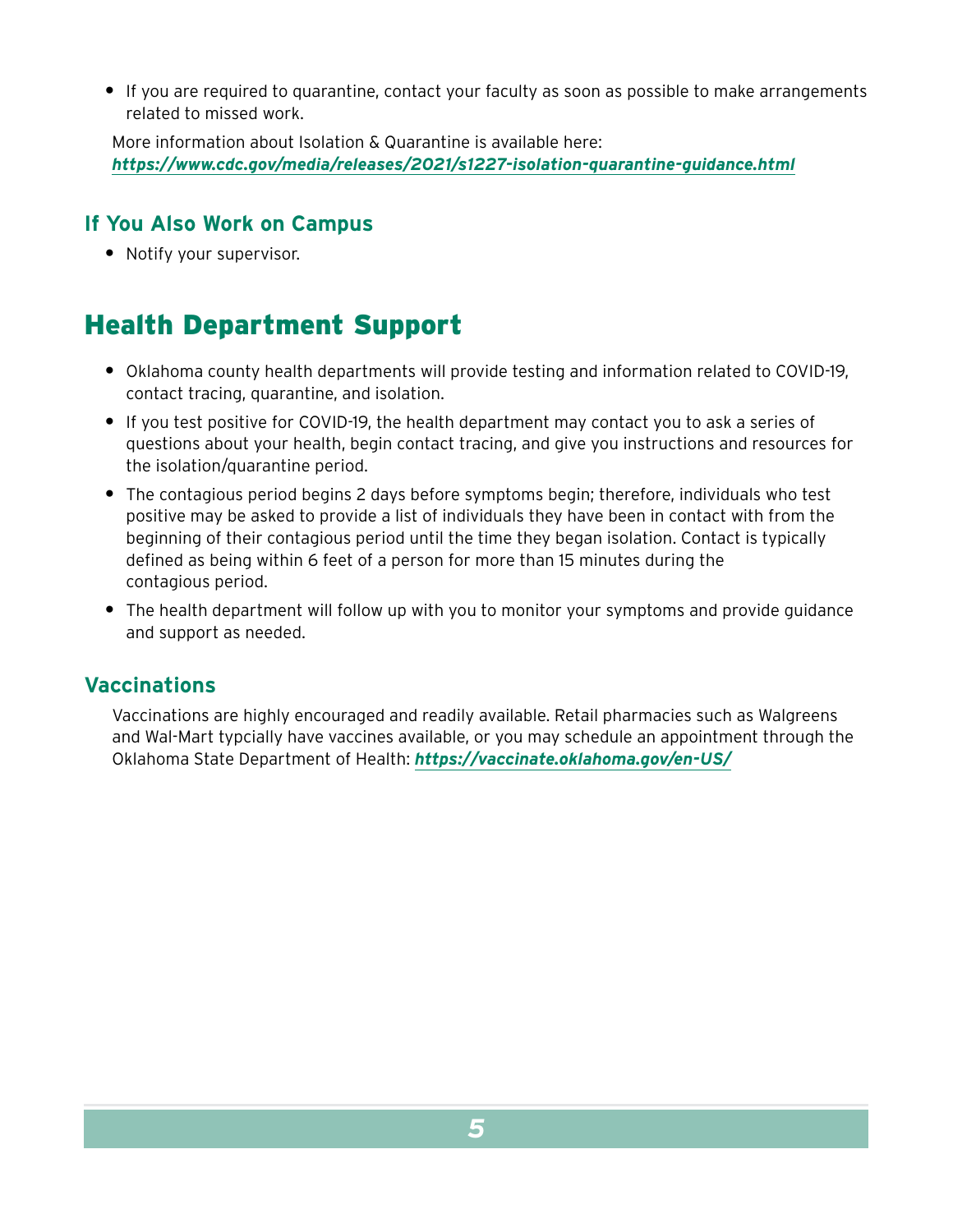### <span id="page-5-0"></span>**University Housing**

If you have questions about your living situation please contact University Housing at 918-444-4700 or *[housing@nsuok.edu](mailto:housing%40nsuok.edu?subject=)*.

### **NSU Coronavirus Updates**

For the most current coronavirus information related to NSU, please visit the following link: *[www.nsuok.edu/coronavirus](http://www.nsuok.edu/coronavirus)*.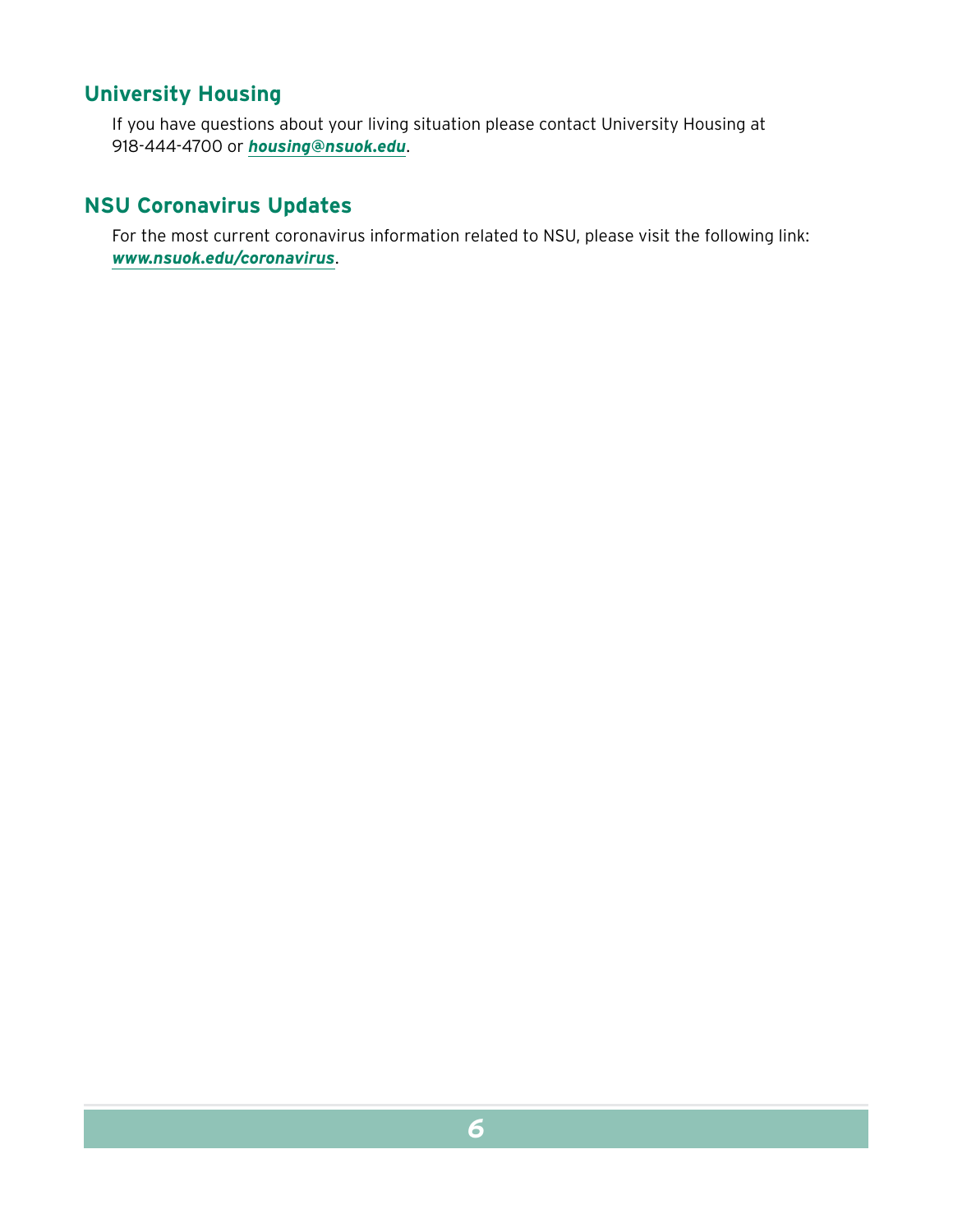## <span id="page-6-0"></span>Information Sharing & Privacy

## **What happens to my health information (positive COVID-19/Coronavirus test result) when I share it with NSU?**

Once we receive documentation of a positive coronavirus test, impacted and designated individuals/ departments on campus will be notified. These include:

- **•** Student Affairs (AVP/Dean of Students)
- **•** Coodinator of Campus Safety
- **•** University Housing Director and your roommate(s) if you are a resident
- **•** Human Resources Director and/or your supervisor if you are a student employee
- **•** Athletics if you are an athlete (Athletic Director)
- **•** The appropriate Vice President and/or University Cabinet

You may also identify others whom you would like for us to notify about possible exposure following your positive COVID-19 test. Definitions of exposure or contact can be found on [page 10](#page-9-1). You will be able to complete a form giving permission to disclose your **name and diagnosis of a positive COVID-19 test** when you submit documentation of your positive test. Otherwise, we may provide a general notification of potential COVID exposure **without providing your name**. This may include but is not limited to:

- **•** Faculty
- **•** Classmates you had close contact with
- **•** Individuals you work with on campus
- **•** Individuals you made contact with at a university event
- **•** Individuals you ate with on campus
- **•** Visitors or others you came in contact with in the residence halls
- **•** Individuals you may have studied with or been close to in the library, UC or other study/ hang out spaces
- **•** Lab partners
- **•** Other individuals on campus you believe you may have exposed (see definition of exposure [page 10](#page-9-1))

The information you provide will also allow NSU to better partner with the Health Department in their efforts to undertake contact tracing efforts.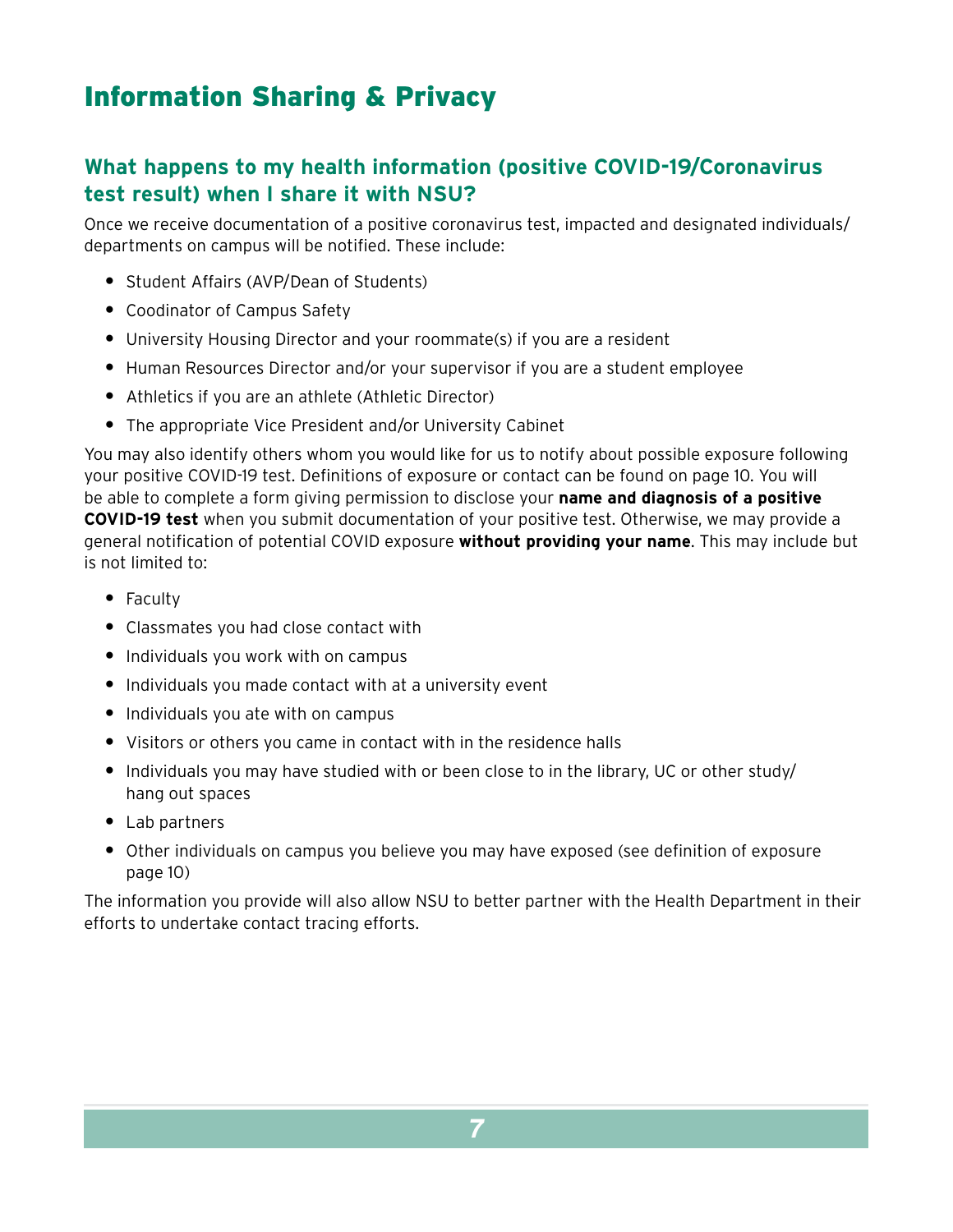## <span id="page-7-0"></span>**Notifications to Faculty**

If you would like for Student Affairs to disclose your positive test results to your faculty, you can give permission for us to do so. You will be able to complete a Release of Information form giving permission to disclose your **name and diagnosis or just name and general notice that you will be out for medical reasons (no diagnosis)** once you submit documentation of your positive test.

Without a release, we may provide a general notification to faculty of potential COVID exposure **without providing your name**. Without a submitted release, your faculty will not be notified about your absences.

If you will miss class for an extended period of time due to COVID illness, notification will be sent to your faculty once Student Affairs receives documentation of the test results and a Release of Information form.

**Please keep in mind that your faculty cannot disclose your diagnosis to other students. Likewise, they will not disclose the diagnosis of your classmates to you.**

### **Quarantine**

If you are required to quarantine, please notify your faculty and Student Affairs *<https://www.nsuok.edu/ReportConcern.aspx>*.

Additional guidance in regards to quarantine is available here: *<https://www.cdc.gov/media/releases/2021/s1227-isolation-quarantine-guidance.html>*.

## Contact Tracing vs. Notification

Contact tracing is a process of ongoing outreach and follow-up with individuals who have tested positive or who have been exposed to COVID-19. Contact tracing is initiated, documented, and maintained by the Oklahoma Department of Health.

NSU will not practice contact tracing as practiced by the Health Department and will not take the place of this process. Efforts will be made, instead, to collaborate with the Health Department as needed without impeding their process. NSU may provide notifications to those with an educational need to know, following a completed release of information form from the student, or for health and safety emergency purposes.

Notifications will comply with Department of Education guidelines related to FERPA privacy considerations and Personally Identifiable Information (PII) during COVID-19:

*[https://studentprivacy.ed.gov/sites/default/files/resource\\_document/file/FERPA%20and%20](https://studentprivacy.ed.gov/sites/default/files/resource_document/file/FERPA%20and%20Coronavirus%20Frequently%20Asked%20Questions.pdf) [Coronavirus%20Frequently%20Asked%20Questions.pdf](https://studentprivacy.ed.gov/sites/default/files/resource_document/file/FERPA%20and%20Coronavirus%20Frequently%20Asked%20Questions.pdf)*.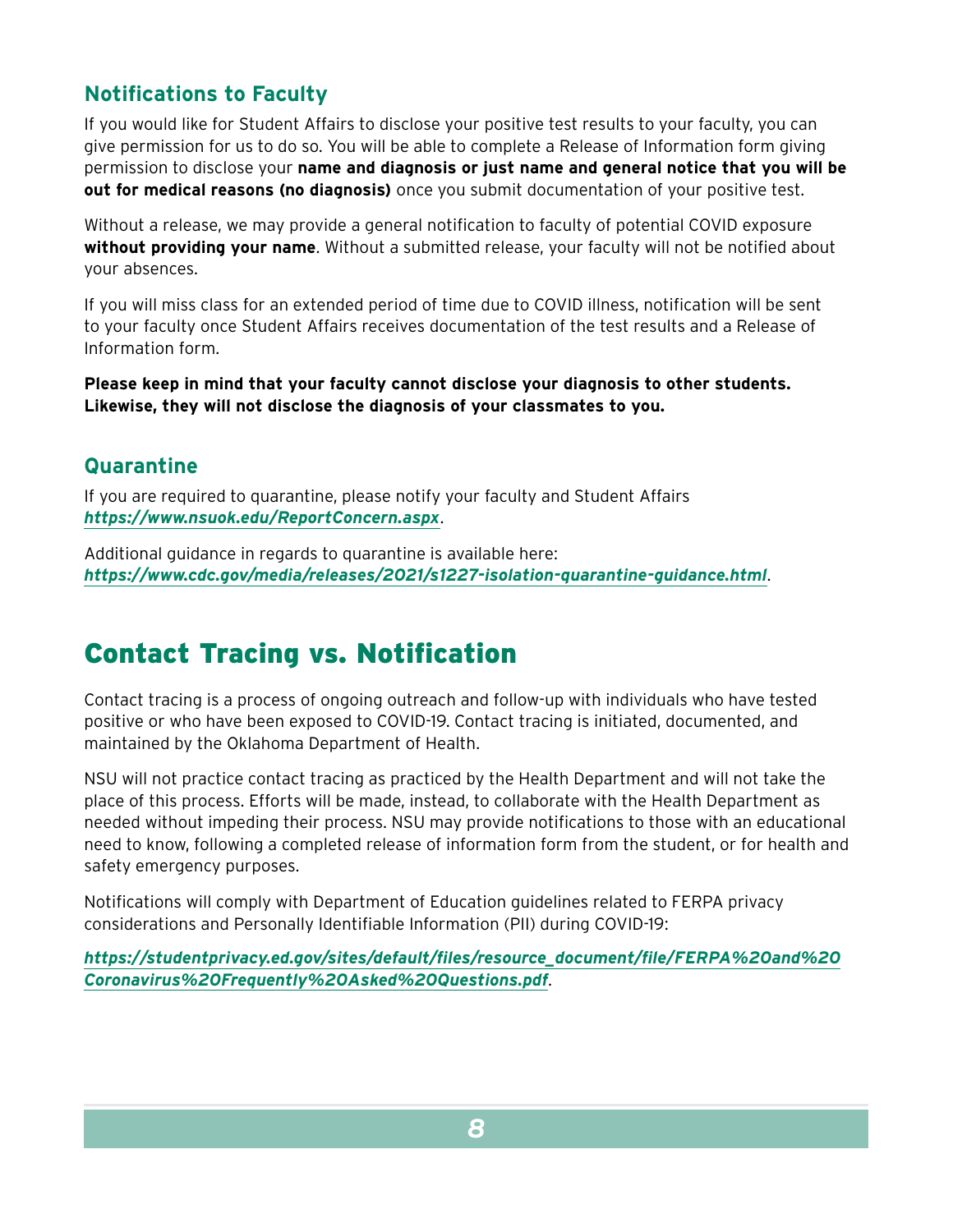## <span id="page-8-0"></span>Frequently Asked Questions:

#### **Are vaccines required in order to attend NSU?**

No, vaccines are not required, however, vaccines are strongly recommended. Please refer to the **RiverHawk Response: Student Guide to COVID-19** for information about obtaining a vaccine.

#### **Do I need to report a quarantine requirement or positive test?**

Yes, you do need to report quarantine requirements and positive COVID test results, and to do so, please use the Report a Concern link: *<https://www.nsuok.edu/ReportConcern.aspx>*. Along with the Report a Concern form, you need to **upload documentation of your positive test** and complete the **Release of Information form** that will be emailed to you from Incident Response.

#### **If I have been vaccinated, do I still need to quarantine?**

Please consult your healthcare provider and CDC guidelines. At the time of this revision, the CDC has provided the following updated guidance:

*<https://www.cdc.gov/media/releases/2021/s1227-isolation-quarantine-guidance.html>*

#### **Do I need to tell my faculty if I am sick or need to quarantine?**

Yes. While Student Affairs will provide notification to faculty once it receives a report (along with documentation of test results and release of information form for positive tests), it is up to you, the student, to reach out to your faculty and make arrangements for missed classes and missed work.

### **Can I get a low or failing grade, even if I have been sick or needed to quarantine?**

Yes. Absences and incomplete work, for any reason, may impact your grades in a course. Notification from Student Affairs does not mean that you do not have to complete course requirements according to the syllabus and in accordance with arrangements you make with your faculty.